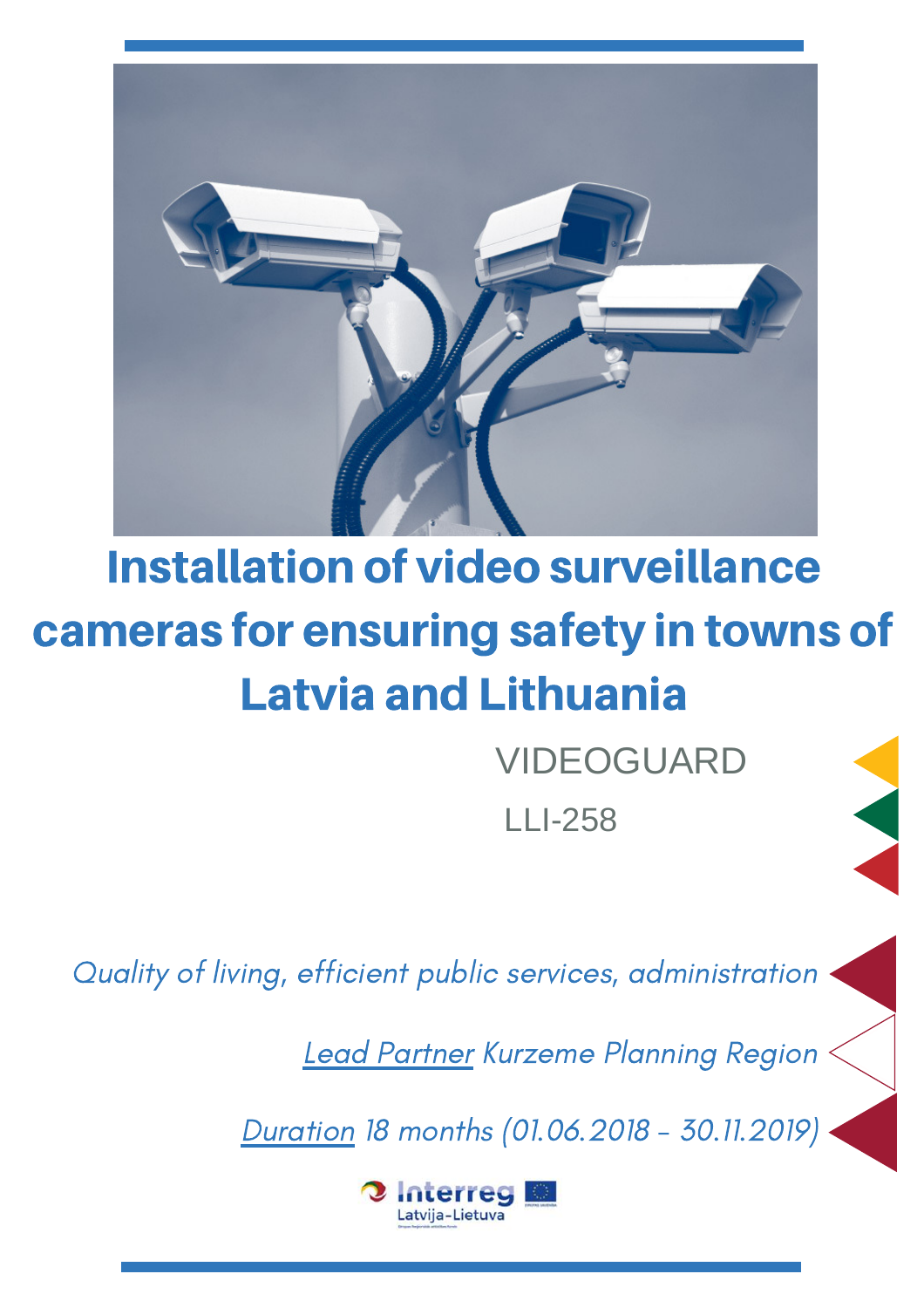### ummary of the project

L L I - 258

**VIDEOGUARD seeks to tackle the challenges of crime prevention in the cross-border region of Kurzeme and North-Lithuania. One of the main issues is a lack of capacity in technical solutions for available equipment, while legal and administrative cooperation across the border among law inforcement institutions are also lacking. The project aims to overcome this by installing advances video surveillance equipment in combination with contemporary software for data exchange. This will improve technical capacities for institutions to exchange information more quickly. 17 municipalities in North Lithuania and Kurzume will participate, whereas the cooperation system will also include the State Police. The direct effect of this project will be that crime prevention will become more effective due to closer cooperation and communcation between partners on both sides of the border.**



PROJECT OUTPUT

TWO JOINT WORKSHOPS TWO JOINT WORKSHOPS<br>TWO EXPERIENCE EXCHANGE EVENTS<br>TWO EXPERIENC A COOPERATION • ESTABLISHING A COOPERATION WO JOIN' LENCE EXCHATION<br>WO EXPERIENC A COOPERATION<br>ESTABLISHING A EXISTING LEGISLATION<br>SYSTEM WITHIN EXISTING LEGISLANCE STABLISHING EXISTING LIANCE **CAMERAS**